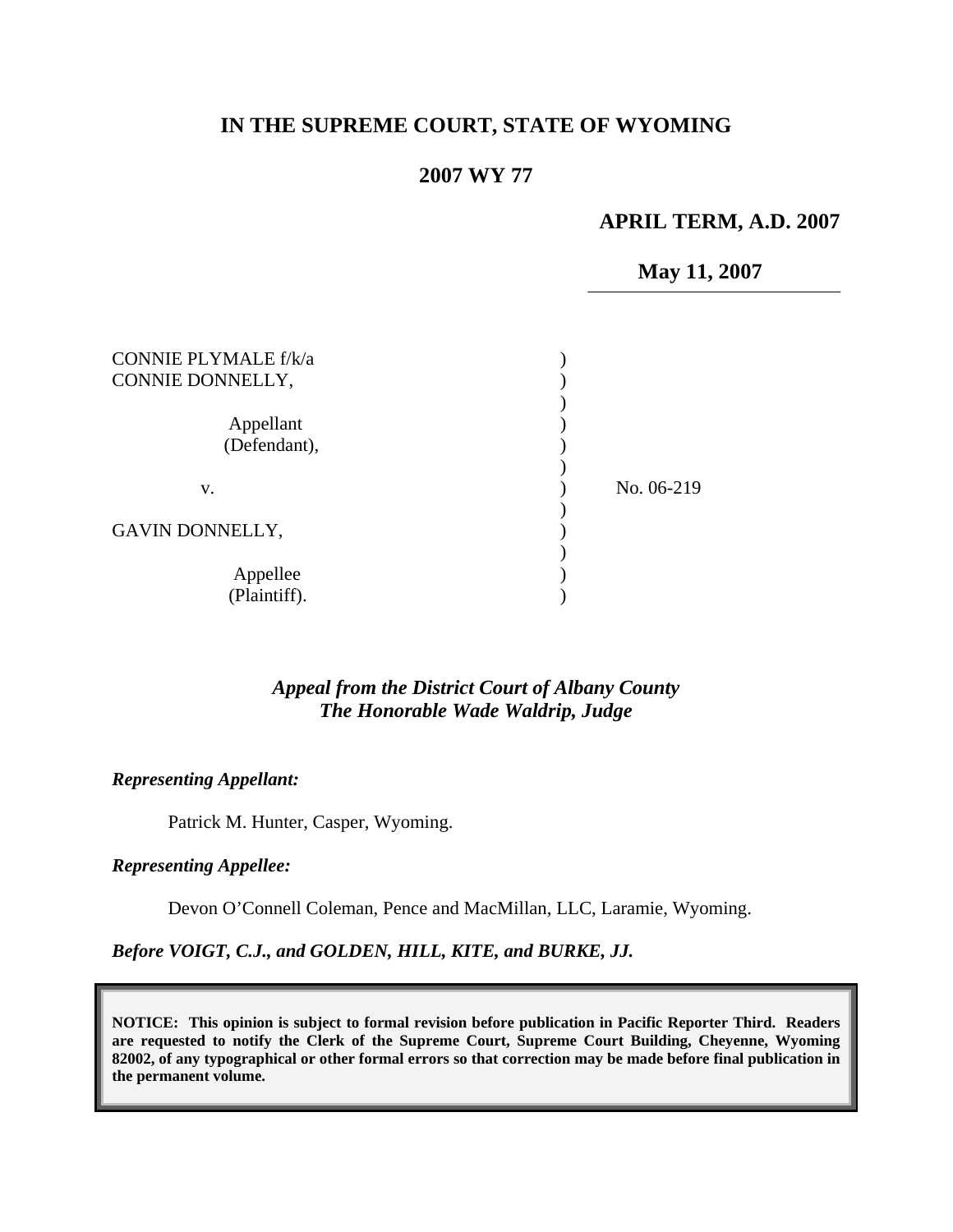### **BURKE, Justice.**

[¶1] Connie Plymale (Mother) challenges an order granting Gavin Donnelly's (Father's) claim for abatement following the summer of 2005. She contends that the district court erred by crediting Father for time in August when he did not meet the statutory consecutive day requirement and by abating Father's entire child support obligation for the time the children resided with him during the summer. We reverse.

## *ISSUES*

[¶2] Mother states the issue as:

1. Did the [district court] improperly calculate the abatement allowable to [Father]?

Father presents three issues for review:

- 1. Did [Mother] fail to file a timely objection to [the] claim for abatement and as such should this appeal be dismissed?
- 2. Is the issue of proper abatement in this matter barred by collateral estoppel and as such should this appeal be dismissed?
- 3. Was it clearly erroneous for the district court to permit abatement in child support in the amount of \$2,310.00 due to [Father's] status as the summer custodial parent?

## *FACTS*

[¶3] The parties were married in 1997 and two children were born as issue of the marriage. They resided in Laramie, Wyoming. Unhappy with the marriage, Mother moved to Casper with the children. Father filed for divorce in July of 2002, and a custody battle ensued. A decree of divorce was entered in July of 2003. Mother was awarded primary residential custody during the school year. Father was awarded primary residential custody during the summer. Both parties enjoy liberal visitation while the children are residing with the other parent. Based on this custodial arrangement, Father's child support obligation was initially set at \$788.00 per month. The decree of divorce does not address the abatement of child support.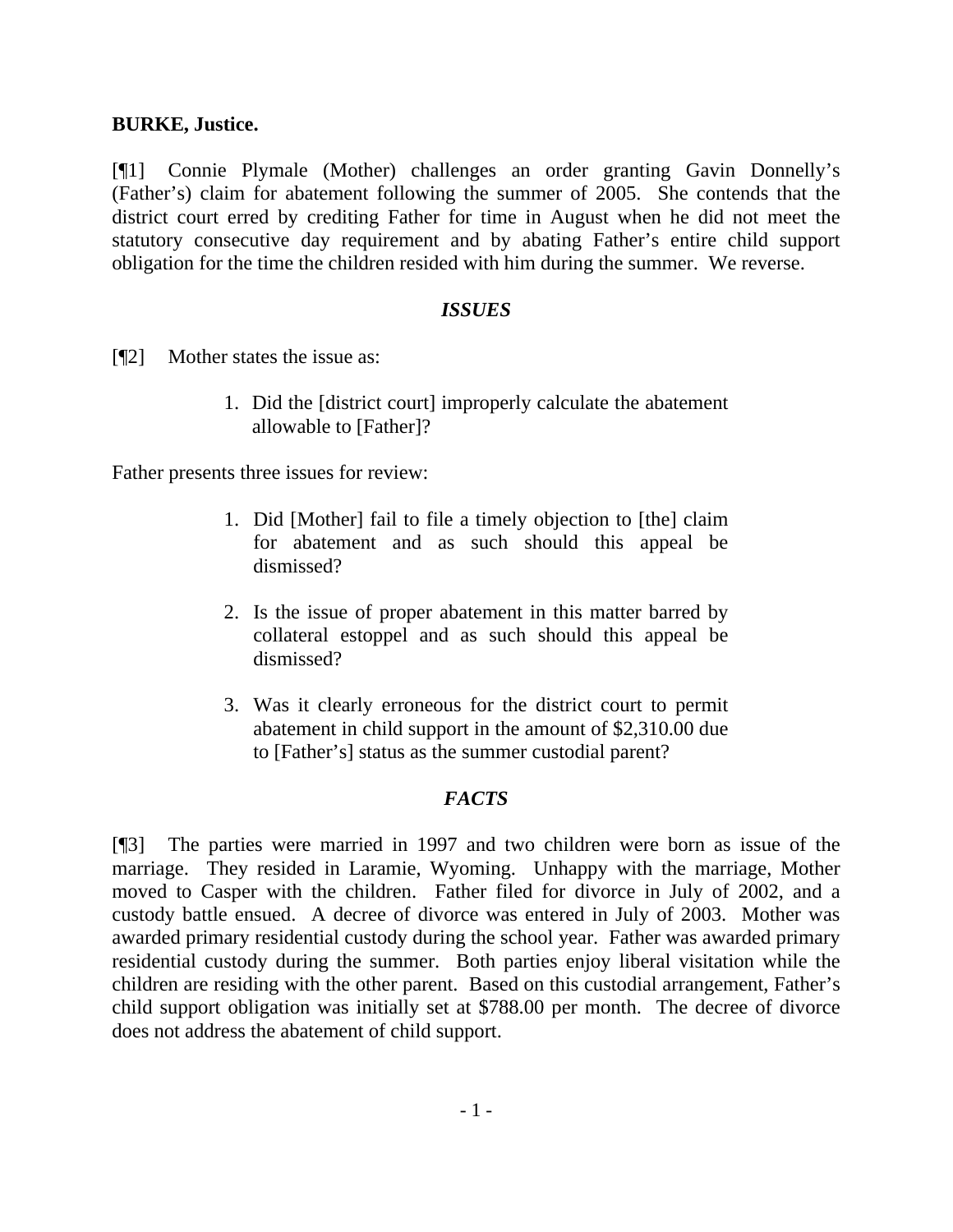[¶4] Following the summer of 2003, Father filed a claim for the abatement of his child support. He requested abatement in the amount of \$518.45 for June 12, 2003, through August 26, 2003. Mother objected asserting that Father was only entitled to abate through August 8, 2003. She claimed that Father was not entitled to the extra days in August, because the children were in her care from August 8, 2003, through August 17, 2003, and that time period interrupted the number of consecutive days Father had physical custody of the children. The district court agreed with Mother and granted abatement in the amount of \$346.68 for the dates of June 12, 2003, through August 8, 2003. This amount represented one-half (1/2) of Father's daily support obligation.

[¶5] In June of 2004, Mother filed a petition to modify the child support order. Eventually, the parties stipulated that Father would pay \$1,050.00 per month (the presumptive amount) effective June 1, 2004. The modification of the support order did not address the calculation of child support abatements.

[¶6] Following the summer of 2004, Father filed another claim for abatement. He requested that his support abate by \$788.00 for the time period of June 11, 2004, through August 22, 2004. Seemingly in response to a new judge presiding over the case, Father filed correspondence addressed to the district court requesting full relief from his child support obligation for the summer months.<sup>[1](#page-2-0)</sup> Father reasoned that, due to Mother's relocation to Casper, he incurred substantial expense in order to exercise his visitation. He also claimed that he should not be required to pay support during the summer months because he is the custodial parent during that time.

[¶7] Mother did not respond to the arguments raised in Father's correspondence to the district court judge. However, she objected to Father's claim for abatement contending that he was only entitled to a credit of one-half  $(1/2)$  the daily support obligation for the dates of June 11, 2004, through August 9, 2004. She again asserted that Father was not entitled to the additional days in August because he did not meet the statutory consecutive day requirement.

[¶8] On November 5, 2004, the district court entered its order granting the claim for abatement in the amount of \$2,310.00 for June 11, 2004, through August 22, 2004. Mother filed a motion to reconsider on November 9, 2004, claiming that such an amount was improper. The motion was denied on December 7, 2004. Mother appealed from the order denying the motion to reconsider. *Plymale v. Donnelly*, 2006 WY 3, 125 P.3d 1022 (Wyo. 2006).

[¶9] While that appeal was pending, Father filed his claim for abatement following the summer of 2005. Pursuant to his claim, Father requested abatement of his support for the

<span id="page-2-0"></span> $\overline{a}$ <sup>1</sup> The district court judge who signed the original decree and the  $2003$  abatement order had retired.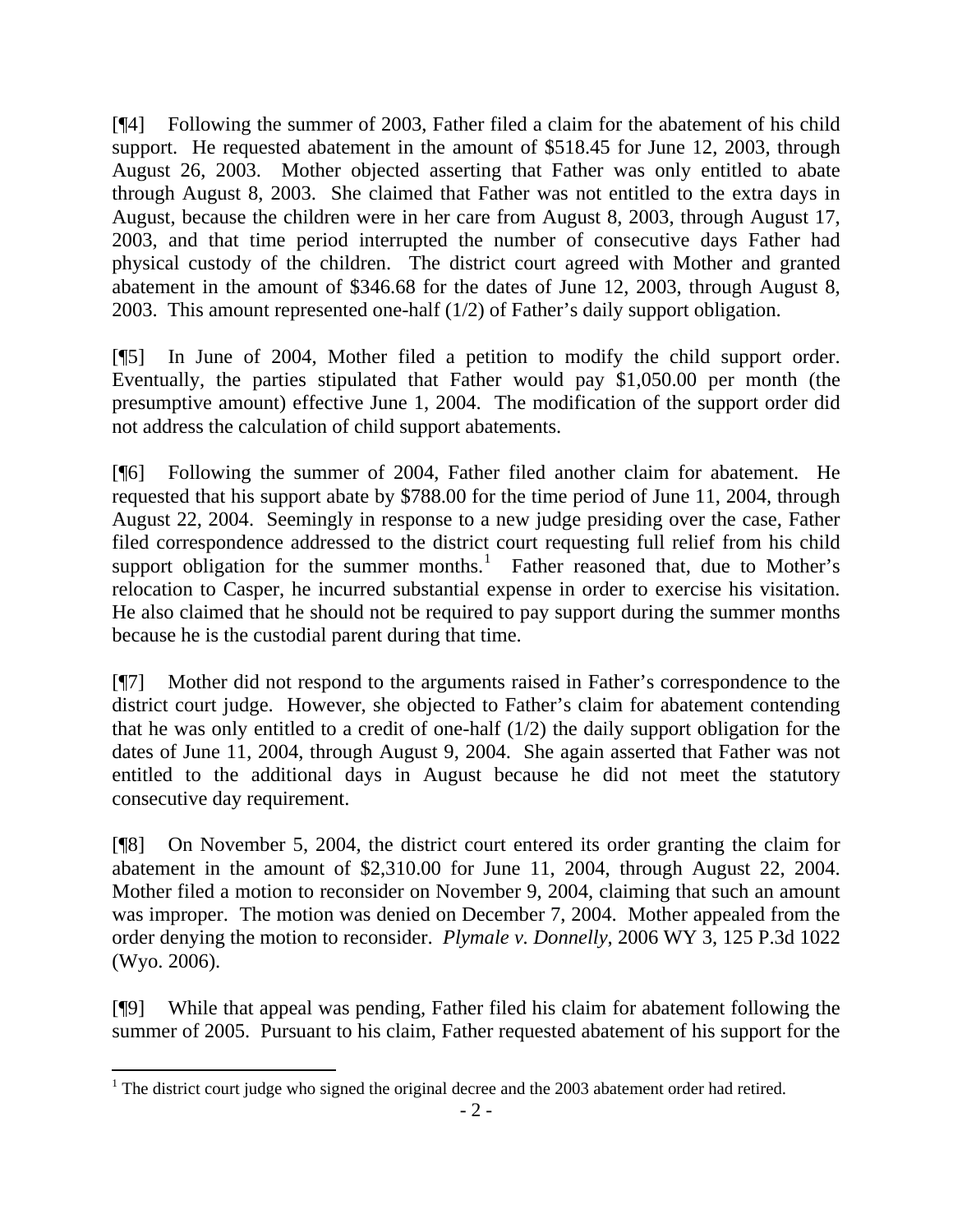dates of June 11, 2005, through August 22, 2005 (72 days). He again filed correspondence requesting relief from his child support obligation on the basis that he is the custodial parent during the summer months.

[¶10] Due to the pending appeal, the parties agreed to allow abatement of \$983.84, which represented one-half (1/2) of Father's daily support obligation for 57 days, and to reserve decision on the remainder of Father's claim until the appeal was resolved. The agreement was incorporated in the Stipulated Order Allowing Temporary Abatement and Reserving Final Abatement Order Until Decision on Appeal is Received, entered on October 20, 2005. The stipulated order recognized Mother's objection to Father's abatement claim, although Mother did not file her formal objection until October 28, 2005.

[¶11] On January 6, 2006, we dismissed the appeal of the 2004 abatement on jurisdictional grounds because Mother appealed from the order denying her motion for reconsideration and not the order granting abatement. *Plymale*, 125 P.3d 1022. After the dismissal, Father filed a motion requesting that his full claim for the abatement for the summer of 2005 be entered. The district court entered its order granting the abatement in the amount of \$2,310.00 for 72 days on August 24, 2006. This appeal followed.

## *DISCUSSION*

[¶12] Mother challenges the district court's order granting Father's claim for abatement for the summer of 2005. She contends the district court erred in calculating the percentage of abatement and the period of time for which the abatement was allowed. Specifically, Mother claims the district court improperly credited Father for time in August when he did not have the children for fifteen (15) consecutive days and improperly relieved Father of his child support obligation for the summer months by granting a one-hundred percent (100%) abatement for the time the children were in his care. Before we reach the merits of Mother's arguments, we must first address Father's contentions that this appeal should be dismissed.

## **I. Failure to Timely Object**

[¶13] As a threshold issue, Father contends that we must dismiss this appeal because Mother failed to file a timely objection to his claim. He directs our attention to Wyo. Stat. Ann. § 20-2-305(c), (d) (LexisNexis 2005), which provides that an objection must be filed within thirty days or the objection is barred.<sup>[2](#page-3-0)</sup> Father asserts that since he filed his

<span id="page-3-0"></span><sup>&</sup>lt;sup>2</sup> Wyo. Stat. Ann. § 20-2-305(c), (d) provides:

<sup>(</sup>c) The custodial parent shall have the right to object to any claim for abatement made by the noncustodial parent. The custodial parent's right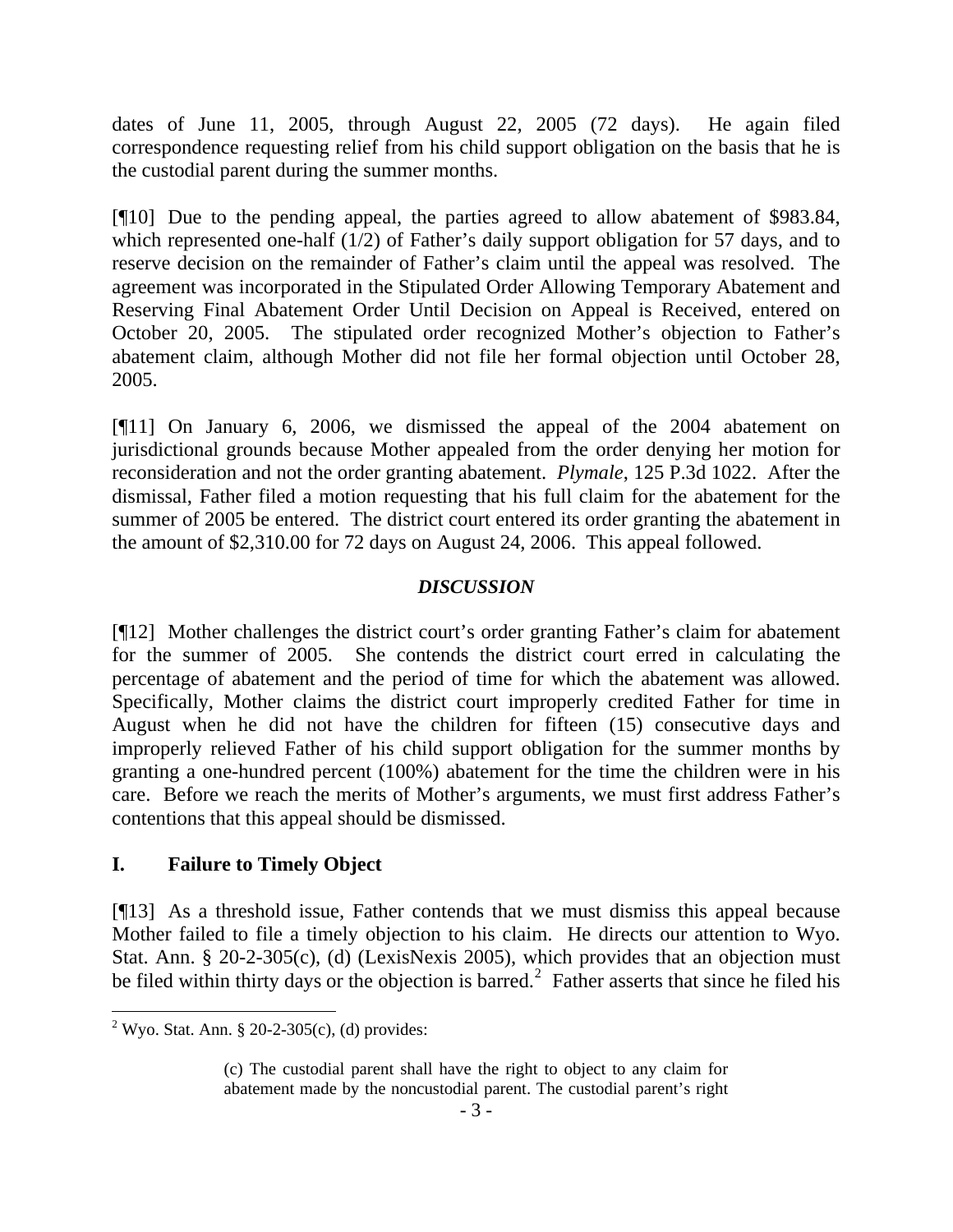abatement claim on September 20, 2005, Mother was required to file her objection by October 20, 2005. She did not file her formal objection with the district court until October 28, 2005. As a result, Father argues that the objection is untimely and the appeal should be dismissed. We disagree.

[¶14] In making his contentions, Father ignores the stipulated order that was entered by the district court on October 20, 2005. The Stipulated Order Allowing Temporary Abatement and Reserving Final Abatement Order Until Decision on Appeal is Received provides:

THE ABOVE ENTITLED MATTER HAVING COME BEFORE THE COURT upon the parties' stipulation as evidenced by this Order Approved as to Form by Counsel for the parties, and the Court being fully advised as to the premises, IT IS HEREBY ORDERED:

1. **[Mother] has not filed a separate objection to abatement but is deemed to have objected to the abatement filed by [Father] on September 20, 2005**, for abatement in excess of \$983.84, such objection is twofold, first objection is made to abatement in excess of 50%, and second objection is made to abatement beyond the  $7<sup>th</sup>$  of August, 2005.

2. [Father] shall have an abatement of the sum of \$983.84 which constitutes 57 days (June  $11<sup>th</sup>$  through August  $7<sup>th</sup>$ , 2005) at ½ abatement, with the decision on the balance of the

 $\overline{a}$ 

(d) Claims, objections or responses not timely filed or not accompanied by the requisite fee are barred without further order of the court.

to object shall be limited solely to issues related to the legitimacy or accuracy of the abatement claim. The custodial parent shall file any objection to the abatement claim with the clerk of court within thirty (30) days of the date the clerk mailed the notice of claim for abatement and shall pay to the clerk a fee of ten dollars (\$10.00). The custodial parent may approve the abatement claim prior to the expiration of the thirty (30) day time period for objections by filing notice of immediate approval with the clerk of the court, and no filing fee shall be assessed for filing of such notice of immediate approval. The clerk shall mail a copy of the objection or notice of immediate approval to the noncustodial parent at the address provided to the clerk by that parent.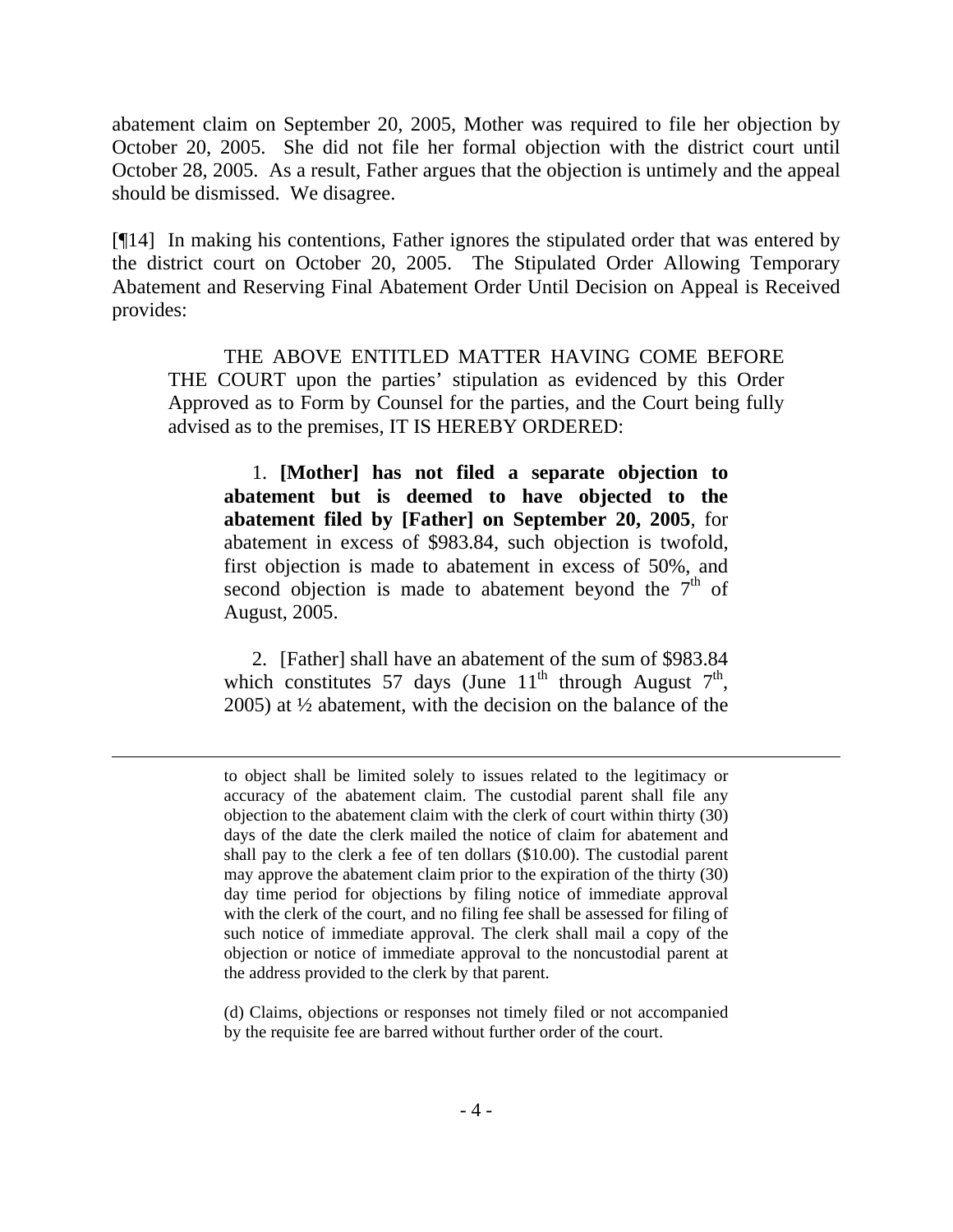abatement request being stayed until the Wyoming Supreme Court renders its decision on the pending appeal.

. . .

DATED this 20<sup>th</sup> day of October, 2005.

/s/ District Court Judge Approved as to form: /s/ Attorney for [Father] /s/ Attorney for [Mother]

(Emphasis added.) The stipulated order acknowledged that Mother had not yet filed a separate objection, but indicated that she was "deemed to have objected." In light of the stipulated order finding that Mother objected to Father's claim, we reject Father's contention that the appeal must be dismissed.

## **II. Collateral Estoppel**

[¶15] Next, Father claims that the issues Mother raises in this appeal are precluded by the doctrine of collateral estoppel. He contends that the issues involving the proper calculation of abatement were previously litigated in the district court in 2004, and the matter was also considered by this Court. In support of his contentions, Father refers us to a portion of the facts contained in *Plymale*, ¶ 2, 125 P.3d at 1023 stating:

> Father was given primary residential custody of the children during the summer. Father requested child support abatement from the district court for the time he had residential custody of the children during the summer of 2004. The district court granted an abatement. No appeal was taken from the order granting the abatement.

Father asserts that because no appeal was taken from the 2004 order granting abatement, any issues relating to future abatement claims are collaterally estopped.

[¶16] In determining whether an issue is barred by the doctrine of collateral estoppel, we consider four factors:

> (1) whether the issue decided in the prior adjudication was identical with the issue presented in the present action; (2) whether the prior adjudication resulted in a judgment on the merits; (3) whether the party against whom collateral estoppel is asserted was a party or in privity with a party to the prior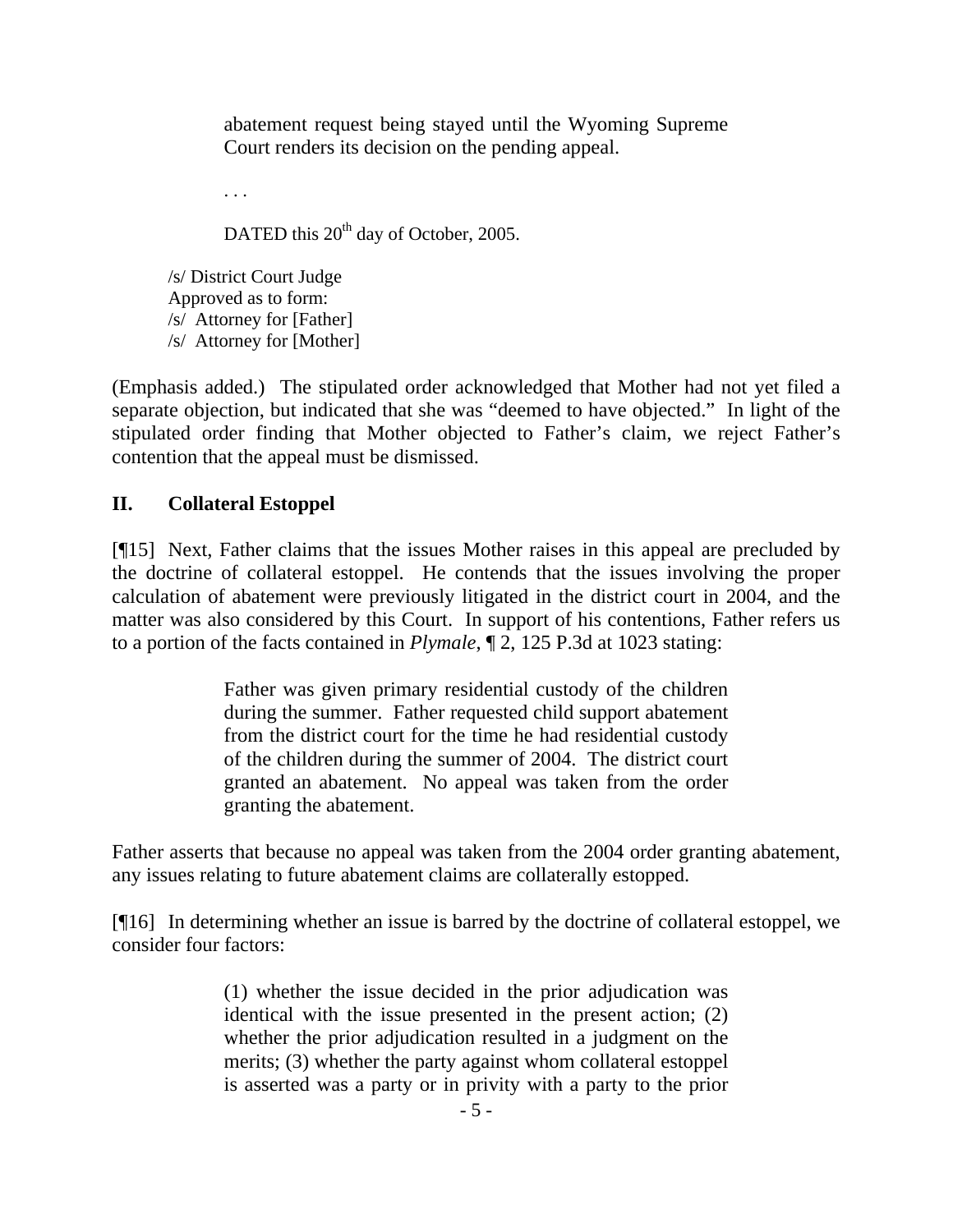adjudication; and (4) whether the party against whom collateral estoppel is asserted had a full and fair opportunity to litigate the issue in the prior proceeding.

*Aragon v. Aragon*[, 2005 WY 5, ¶ 11, 104 P.3d 756, 760 \(Wyo. 2005\)](http://www.lexis.com/research/xlink?app=00075&view=full&searchtype=get&search=2005+WY+5%2C+P11) (quoting *Markstein v. Countryside I, L.L.C.*, 2003 WY 122, ¶ 15, 77 P. 3d 389, 394-395 (Wyo. 2003)).

[¶17] Applying these factors, it is clear that the 2004 claim for abatement was fully litigated. However, Mother is not challenging the 2004 order granting abatement. Instead, she challenges Father's 2005 abatement claim. The question then, is whether Mother is estopped from challenging future abatement claims in light of the determination of Father's 2004 claim.

[¶18] Each time Father has physical custody of his children for more than 15 consecutive days, he is permitted, by statute, to file a claim for abatement. Wyo. Stat. Ann. § 20-2-305(a). Mother, in turn, is permitted to object to the claimed abatement. Wyo. Stat. Ann. § 20-2-305(c). An order is then entered either granting or denying the abatement. Wyo. Stat. Ann. § 20-2-305(e). The amount of abatement can be contested each time a new claim is made. As a result, it is inappropriate to apply the doctrine of collateral estoppel simply because a prior abatement for a different time period was approved.

[¶19] In this case, Mother timely appealed from the order granting Father's 2005 claim for abatement. The contested matters have not been fully litigated because it is a new and different claim than that presented by Father following the summer of 2004. As a result, we find that Mother is not estopped from challenging the 2005 order.

## **III. Calculation of Abatement**

[¶20] Mother's challenge to the order granting Father's abatement is two-fold. First, she claims the district court erred by abating Father's child support for time in August when he did not have the children for fifteen (15) consecutive days as required by the abatement statute. Second, she contends the district court erred by abating Father's support by one-hundred percent (100%) for the summer months.

[¶21] We have not previously set forth a standard of review applicable to orders abating child support. The parties suggest that the abuse of discretion standard may be appropriate. *See, e.g., Bellamy v. Bellamy*, 949 P.2d 875, 876 (Wyo. 1997) (involving the modification of child support and the failure to properly file claims for abatements). We can also envision appellate review of abatement orders centering upon disputed factual issues, in which case our "clearly erroneous" standard of review would apply. *Hammond v. Hammond*, 14 P.3d 199, 203 (Wyo. 2000). However, such factual issues are not at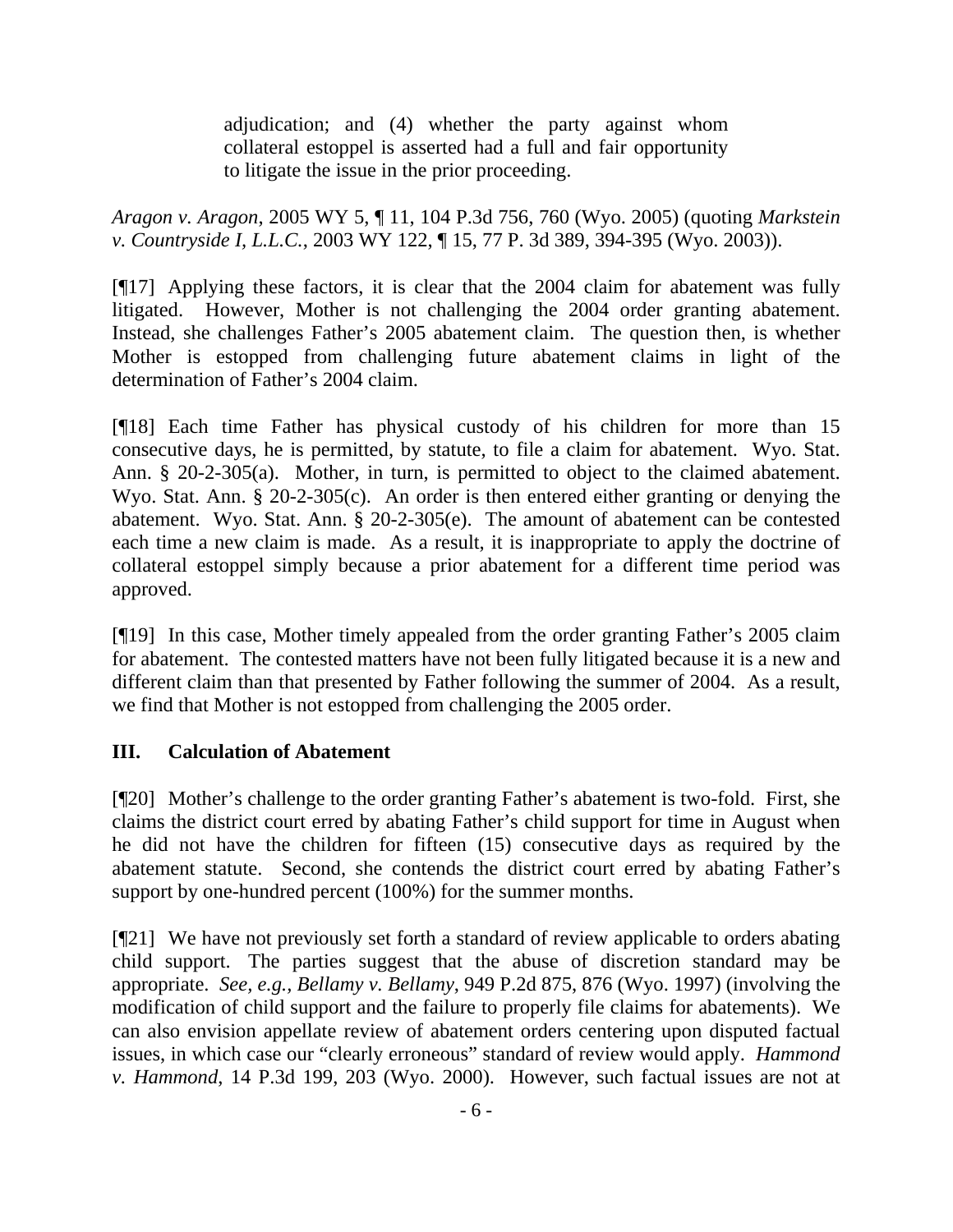issue here. This case rests primarily upon the proper interpretation of the child support abatement statute, Wyo. Stat. Ann. § 20-2-305. Statutory interpretation presents a question of law, which we review *de novo*. *Bd. of County Comm'rs v. City of Cheyenne,*  2004 WY 16, ¶ 8, 85 P.3d 999, 1002 (Wyo. 2004).

# **A. Length of Abatement Period**

 $\overline{a}$ 

[¶22] In his claim for abatement, Father requested that credit be given for the dates of June 11, 2005, through August 22, 2005. Mother objected to that time period, asserting that Father was only entitled to abate his support through August 7, 2005, because the children were in her care from August 8, 2005, through August 15, 2005. Due to this gap in Father's visitation period, she contends that Father cannot claim abatement through August 22, 2005.

[¶23] Wyo. Stat. Ann. § 20-2-305(a) sets forth the amount of time a non-custodial parent must have the children in his or her care before a proper claim for abatement may be made.<sup>[3](#page-7-0)</sup> In that regard, the statute provides that child support shall abate by one-half  $(1/2)$ of the daily support obligation for each day the noncustodial parent has physical custody for fifteen (15) or more consecutive days. The statute further provides that "[f]or the purposes of computing abatement and determining whether the noncustodial parent has met the consecutive day requirement of this subsection, overnight and weekend visits with the custodial parent during the period for which abatement is claimed shall be disregarded." Wyo. Stat. Ann. § 20-2-305(a).

[¶24] In this case, it is not disputed that Mother had the children in her care from August 8, 2005, through August 15, 2005. This time period is longer than the overnight or weekend visits the statue permits to be disregarded. Accordingly, Father was required to have the children for another consecutive fifteen (15) days after they were returned to his care on August 15, 2005, in order to properly claim abatement for that time. He did not meet the requisite amount of time and, therefore, it was improper to abate his support after August 8, 2005.

[¶25] Father urges us to find that Mother's one week visitation is akin to a weekend visit and thus does not interrupt the period of calculating Father's abatement. However, we are bound by the plain language of the statute, which defines what may be considered a weekend visit. The statute provides: "For purposes of this section, 'weekend' means any two (2) consecutive days, except if a legal holiday precedes or follows the days constituting a weekend under this section the weekend shall consist of three (3) days."

<span id="page-7-0"></span> $3$  The decree of divorce refers to Father as the custodial parent during the summer months. For the sake of simplicity, we will refer to Father as the non-custodial parent throughout the opinion recognizing that a conflict exists between the language utilized in the abatement statute and the language contained in the divorce decree.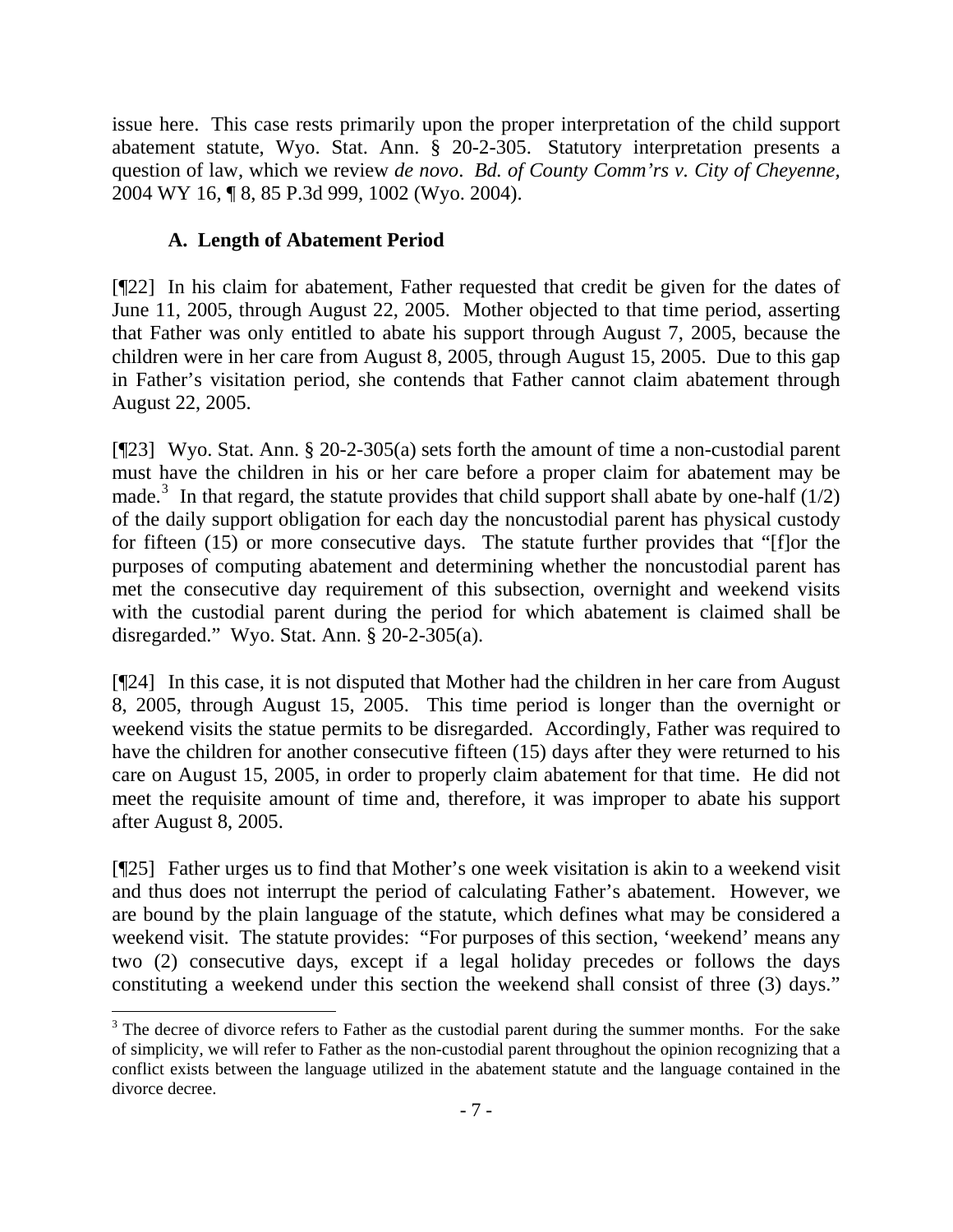Wyo. Stat. Ann. § 20-2-305(h). The statute does not permit the district court to disregard longer periods of time. "The omission of words from a statute is considered to be an intentional act by the Legislature, and [we] will not supply words in the process of interpretation." *Fullmer v. Wyoming Employment Sec. Comm'n.*, 858 P.2d 1122, 1124 (Wyo. 1993). We conclude that the district court erred by allowing Father's claim for abatement beyond August 8, 2005.

## **B. Percentage of Abatement**

[¶26] Mother also claims that the district court improperly abated Father's child support obligation in excess of the amount authorized by statute. Wyo. Stat. Ann. § 20-2-305 governs child support abatements and provides in pertinent part:

> (a) Unless otherwise ordered by the court, child support shall abate by one-half  $(1/2)$  of the daily support obligation for each day the noncustodial parent has physical custody of the child for whom support is due, provided that the noncustodial parent has custody of the child for fifteen (15) or more consecutive days. For the purposes of computing abatement and determining whether the noncustodial parent has met the consecutive day requirement of this subsection, overnight and weekend visits with the custodial parent during the period for which abatement is claimed shall be disregarded.

. . .

Mother reads this statute as restricting the amount of abatement to one-half (1/2) of the daily support obligation, unless the court has "otherwise ordered" a different percentage in the support order. Because the parties' support order is silent regarding abatements, she contends that the one-half (1/2) figure found in Wyo. Stat. Ann. § 20-2-305 applies, and it was error for the district court to abate Father's full support obligation for the summer months.

[¶27] Father views Wyo. Stat. Ann. § 20-2-305 much differently. He interprets the "unless otherwise ordered by the court" language of subparagraph (a) as conferring broad discretion upon the district court to abate support in any amount it desires. Father argues that the order approving his claim for abatement is the order referenced in Wyo. Stat. Ann. § 20-2-305.

[¶28] Although we commented in *Bellamy*, 949 P.2d at 877, that "[t]he legislature has described the mechanics of abatement with clarity," we have not previously construed the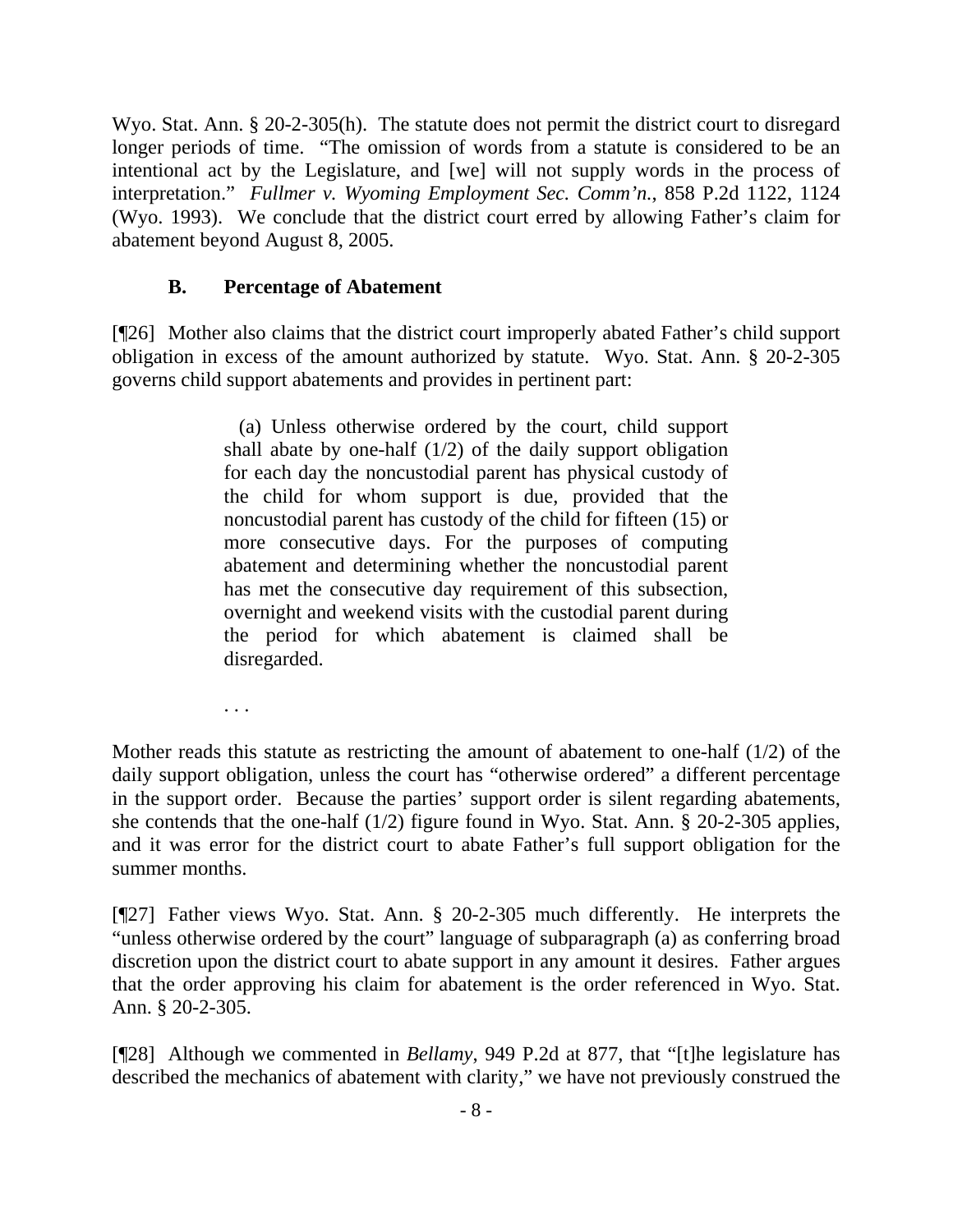meaning of "unless otherwise ordered by the court" in the operation of Wyo. Stat. Ann. § 20-2-305(a). To aid us in that determination,

> [w]e turn to our well-established rules of statutory interpretation. The paramount consideration is to determine the [L]egislature's intent, which must be ascertained initially and primarily from the words used in the statute. We look first to the plain and ordinary meaning of the words to determine if the statute is ambiguous. A statute is clear and unambiguous if its wording is such that reasonable persons are able to agree on its meaning with consistency and predictability. Conversely, a statute is ambiguous if it is found to be vague or uncertain and subject to varying interpretations.

*[RME Petroleum Co. v. Wyo. Dep't of Revenue](http://www.lexis.com/research/xlink?app=00075&view=full&searchtype=get&search=2007+WY+16%2C+P25)*, 2007 WY 16, ¶ 25, 150 P.3d 673, 683 [\(Wyo. 2007\)](http://www.lexis.com/research/xlink?app=00075&view=full&searchtype=get&search=2007+WY+16%2C+P25) (internal citations omitted).

[¶29] The statutory language "unless otherwise ordered by the court" contemplates some order of the court altering the right of abatement described within the statute. However, there is no temporal limitation or identification of the type of order which may suffice. Conceivably, a court order altering the statutory abatement right could be the original support order, a modification of that support order, or any order resolving an abatement claim. In this case, both the original support order and the modification of that order are silent concerning the calculation of abatements. Therefore, the only order that may have ordered otherwise is the district court's order granting Father's abatement. The issue, then, is whether this order satisfies the "unless otherwise ordered by the court" language contained in Wyo. Stat. Ann. § 20-2-305.

[¶30] Our resolution of this issue requires interpretation of the abatement statute. We construe statutes "*in pari materia*; and in ascertaining the meaning of a given law, all statutes relating to the same subject or having the same general purpose must be considered and construed in harmony." *McClean v. State*[, 2003 WY 17, ¶ 6, 62 P.3d 595,](http://www.lexis.com/research/xlink?app=00075&view=full&searchtype=get&search=2003+WY+17%2C+P6)  [597 \(Wyo. 2003\)](http://www.lexis.com/research/xlink?app=00075&view=full&searchtype=get&search=2003+WY+17%2C+P6). "Child support payments are court-imposed obligations based on the parent's ability to pay and [are] designed to meet the needs of the children . . . ." *[Broyles](http://www.lexis.com/research/xlink?app=00075&view=full&searchtype=get&search=711+P.2d+1125)  v. Broyles*[, 711 P.2d 1119, 1126 \(Wyo. 1985\)](http://www.lexis.com/research/xlink?app=00075&view=full&searchtype=get&search=711+P.2d+1125). Because the abatement of those support payments impacts the amount of support available to meet the children's needs, we must read Wyo. Stat. Ann. § 20-2-305 in harmony with the child support guidelines.

[¶31] The Legislature has chosen the "income shares" model to determine the presumptive amount of child support due. Wyo. Stat. Ann. § 20-2-304(a) (LexisNexis 2005); Laura W. Morgan, *Child Support Guidelines: Interpretation and Application*, app.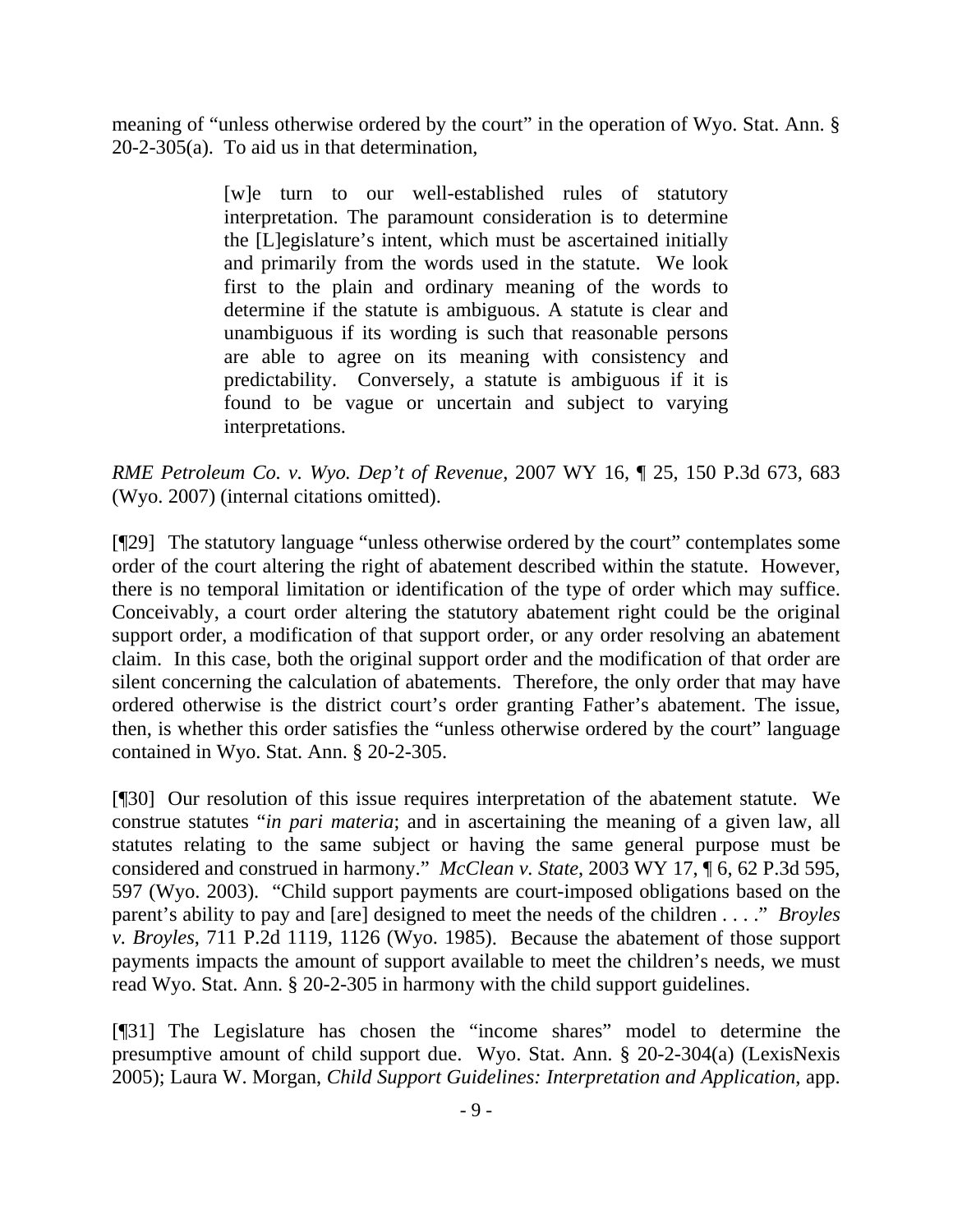B, at 291 (Supp. 2006). When calculated in accordance with the guidelines, this amount is presumed to be the correct amount of child support to be awarded in any proceeding to establish or modify temporary or permanent child support amounts. Wyo. Stat. Ann. § 20-2-307(a) (LexisNexis 2005). In determining the presumptive amount of support, the guidelines contemplate differing custodial arrangements. Wyo. Stat. Ann. § 20-2-304(a) is used to calculate support when one parent has physical custody of the children for the majority of the time and the other parent exercises visitation. Support is calculated using subsection (c) of the statute where each parent keeps the children overnight for more than forty percent (40%) of the year and contributes substantially to the expenses of the children in addition to the payment of child support. Finally, subsection (d) provides a child support calculation for situations where the parents enjoy split custody of the children. Regardless of the custodial situation, one parent generally has a presumptive child support obligation pursuant to the guidelines.

[¶32] Based on the type of custodial arrangement, certain assumptions regarding the care of the children are factored into the child support guidelines. *Cranston v. Cranston,* 879 P.2d 345, 349 (Wyo. 1994). One such assumption is that "the children are living primarily with one parent but staying overnight with the other parent in an ordinary visitation arrangement, such as every other weekend, a portion of the summer and during some holidays." *Id.* This assumption most accurately reflects the situation of the parties involved in this case.

[¶33] Although a certain amount of visitation is contemplated by the child support guidelines, our statutory scheme permits the abatement of support when the non-custodial parent has physical custody of the children for fifteen (15) consecutive days or more. Wyo. Stat. Ann. § 20-2-305. If the requisite time frame is met, the statute provides that child support shall abate by "one-half  $(1/2)$  of the daily support obligation" for each day the children are in the non-custodial parent's care. *Id.* This statement, however, is preceded by the phrase "unless otherwise ordered by the court." *Id.*

[¶34] Father interprets this phrase to mean that each time a claim for abatement is submitted, the district court has discretion to order the abatement of support in any amount it finds appropriate, including the full amount of support due. He asserts that the district court can exercise this discretion when it enters its order on the abatement claim. Father contends that due to the substantial expense he incurs to have the children in his care for the summer, abating his support by one hundred percent (100%) during that time is appropriate.

[¶35] Mother disagrees with Father's rationale. She argues that abatements of one hundred percent (100%) undermine the purposes served by the presumptive child support guidelines and the strict requirements that must be met when deviating from those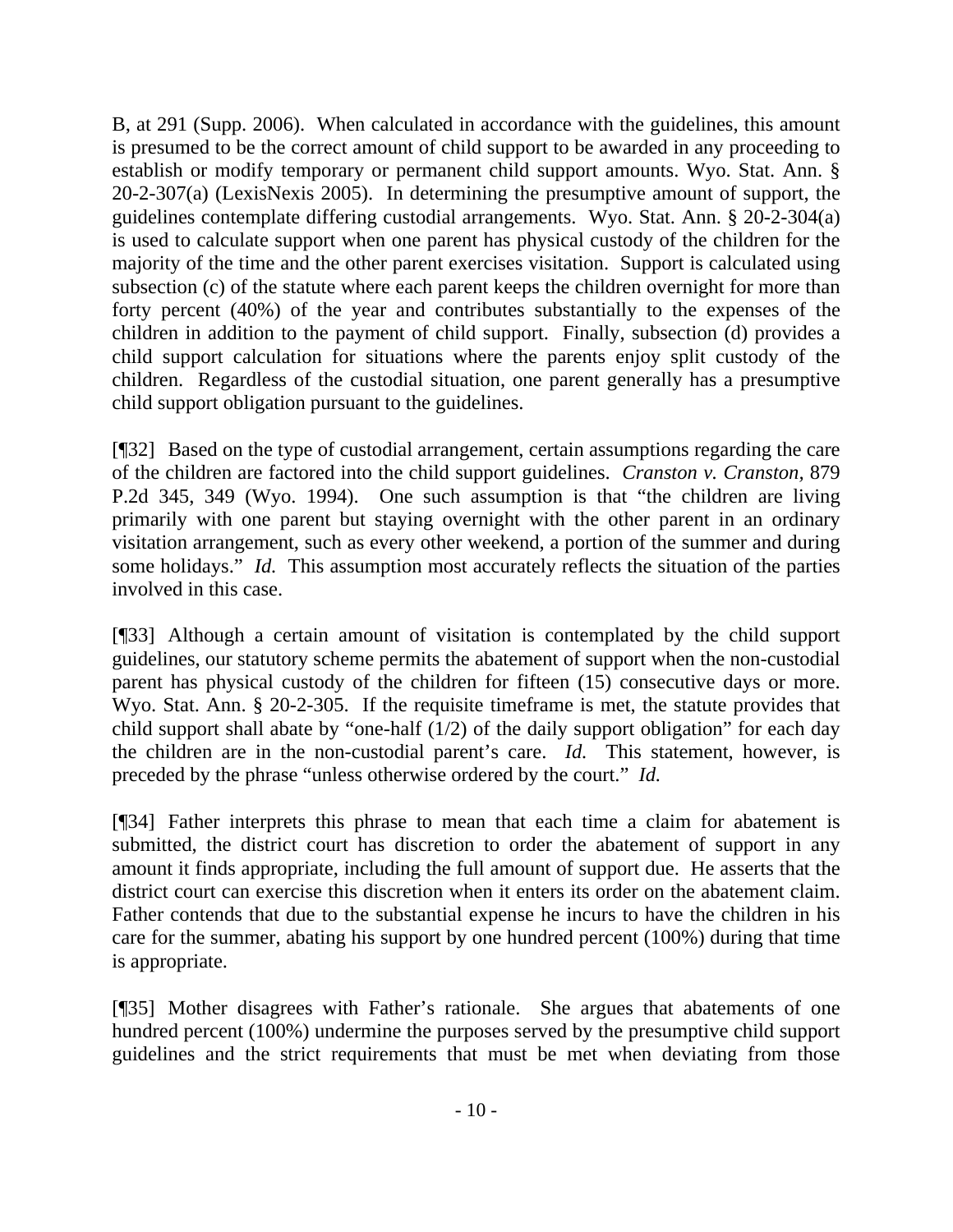guidelines. Mother contends that unless it is otherwise ordered in the child support order, abatements must be in the amount of one-half (1/2) of the daily support obligation.

[¶36] We agree with Mother. When the abatement statute is read *in pari materia* with the child support guidelines, it becomes clear that the discretion of the district court regarding the proper amount of abatement comes into play during the proceedings involving the establishment or modification of support. The discretion to change the percentage of abatement is not conferred upon a district court when simply determining the merits of a claim for abatement.

[¶37] In establishing support pursuant to the guidelines, the district court has discretion to deviate from the presumptive amount on a case by case basis. The statute provides a list of factors the court can appropriately consider for purposes of deviating from the presumptive child support amount. Some of the factors listed are:

(i) The age of the child;

. . .

. . .

- (ii) The cost of necessary child day care;
- (iii) Any special health care and educational needs of the child;

(vii) The cost of transportation of the child to and from visitation;

(ix) The amount of time the child spends with each parent;

(x) Any other necessary expenses for the benefit of the child;

. . . (xiii) Other factors deemed relevant by the court.

Wyo. Stat. Ann. § 20-2-307(b). The parties may submit evidence in support of their position on whether a deviation is appropriate. However, deviation from the presumptive amount can only occur if the requirements of Wyo. Stat. Ann. § 20-2-307(b) are followed. If a court finds that a deviation is proper, it must set forth detailed findings of fact and conclusions of law. Wyo. Stat. Ann. § 20-2-307(b).

[¶38] In contrast, the abatement process, as outlined by the Legislature, is intended to be streamlined to make it easy for parents to seek the abatement of support following times of extended visitation. A parent wishing to claim abatement simply provides the dates the children were in his or her care and sets forth the amount of the monthly support obligation. The claim is then submitted to the clerk of the district court along with the requisite filing fee. In this case, Father submitted his claim on a pre-printed form provided by the clerk of court. After the non-custodial parent files a claim, "[t]he custodial parent's right to object [is] limited solely to [the] issues related to the legitimacy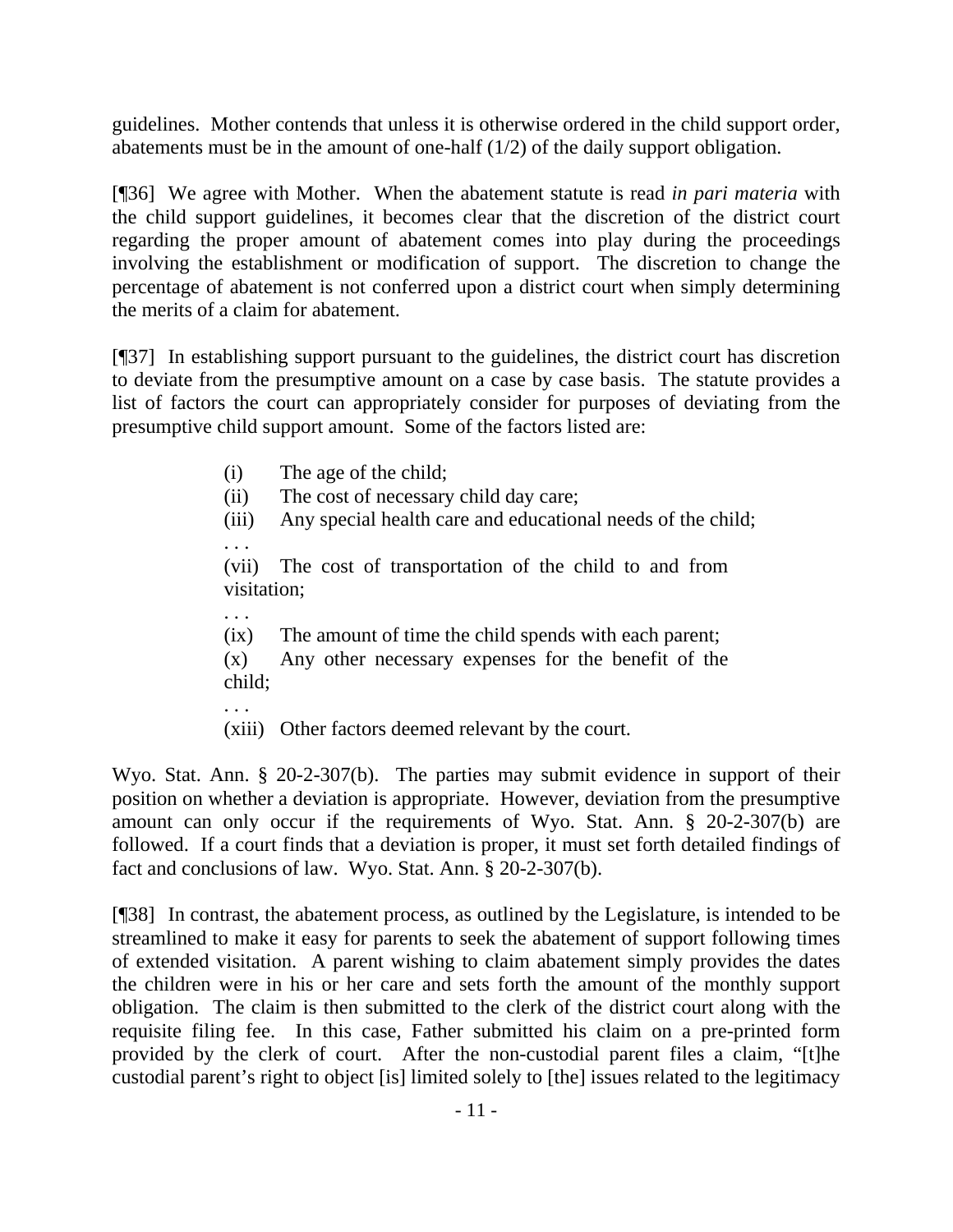or [the] accuracy of the abatement claim." Wyo. Stat. Ann. § 20-2-305(c). The statute does not require the district court to make specific findings of fact or conclusions of law.

[¶39] If we were to accept Father's interpretation of Wyo. Stat. Ann. § 20-2-305, we would be rendering the phrase "shall abate by one-half (1/2) of the daily support obligation" essentially meaningless. The purpose of abating child support payments is to reallocate those costs that decrease for the custodial parent and increase for the noncustodial parent during times of extended visitation. For example, a study conducted in South Dakota found that 38% of visitation costs are "variable costs" (food and other costs directly associated with the presence of the child within the household); 28% are "duplicated fixed" costs (housing and other expenditures incurred by both parents regardless of the child's presence in the household); and 34% are "nonduplicated" costs (clothing and other expenditures incurred by one parent regardless of the child's presence). Linda Lea M. Viken, *Child Support in South Dakota From Obligor Only To Shared Responsibility, an Overview*, 48 S.D. L. Rev. 443, 448 (2003). Applying similar research, one commentator has explained that

> the custodial parent's fixed costs-rent or mortgage payments, utilities, car maintenance, and medical insurance-have not decreased as a result of the visitation. Even some of the variable costs–clothing, for example-may not be affected by the extended visitation, because the child probably will bring clothes and other necessities along.

> The only expenses sure to decrease for the custodial parent during that . . . time are food and entertainment. Food costs are estimated to be only 18.8 to 22.5 percent of the total annual expenditures on a child, while entertainment accounts for 9.6 percent. Therefore, the custodial parent likely decreases expenditures by only 30 percent during . . . visitation. . . .

Karen A. Getman, *Changing Formulas for Changing Families: Shared Custody Must Not Shortchange Children*, 10 Spg Fam. Advoc. 47, 49 (1988). While the specific statistics may vary, it cannot be denied that a custodial parent's expenditures on behalf of the children do not decrease by one hundred percent (100%) while the children are on extended visitation.<sup>[4](#page-12-0)</sup>

 $\overline{a}$ 

<span id="page-12-0"></span><sup>&</sup>lt;sup>4</sup> Recognizing that not all costs for the custodial parent disappear during visitation, other courts considering the issue have concluded that abatement of the full amount of child support during times of extended visitation is improper. For example, in *Abbott v. Abbott*, 25 P.3d 291, 294 (Okla. 2001), the Oklahoma Supreme Court reversed a district court's order allowing the abatement of 100% of the support order reasoning that "[m]ost expenses borne by the custodial parent for the maintenance of the child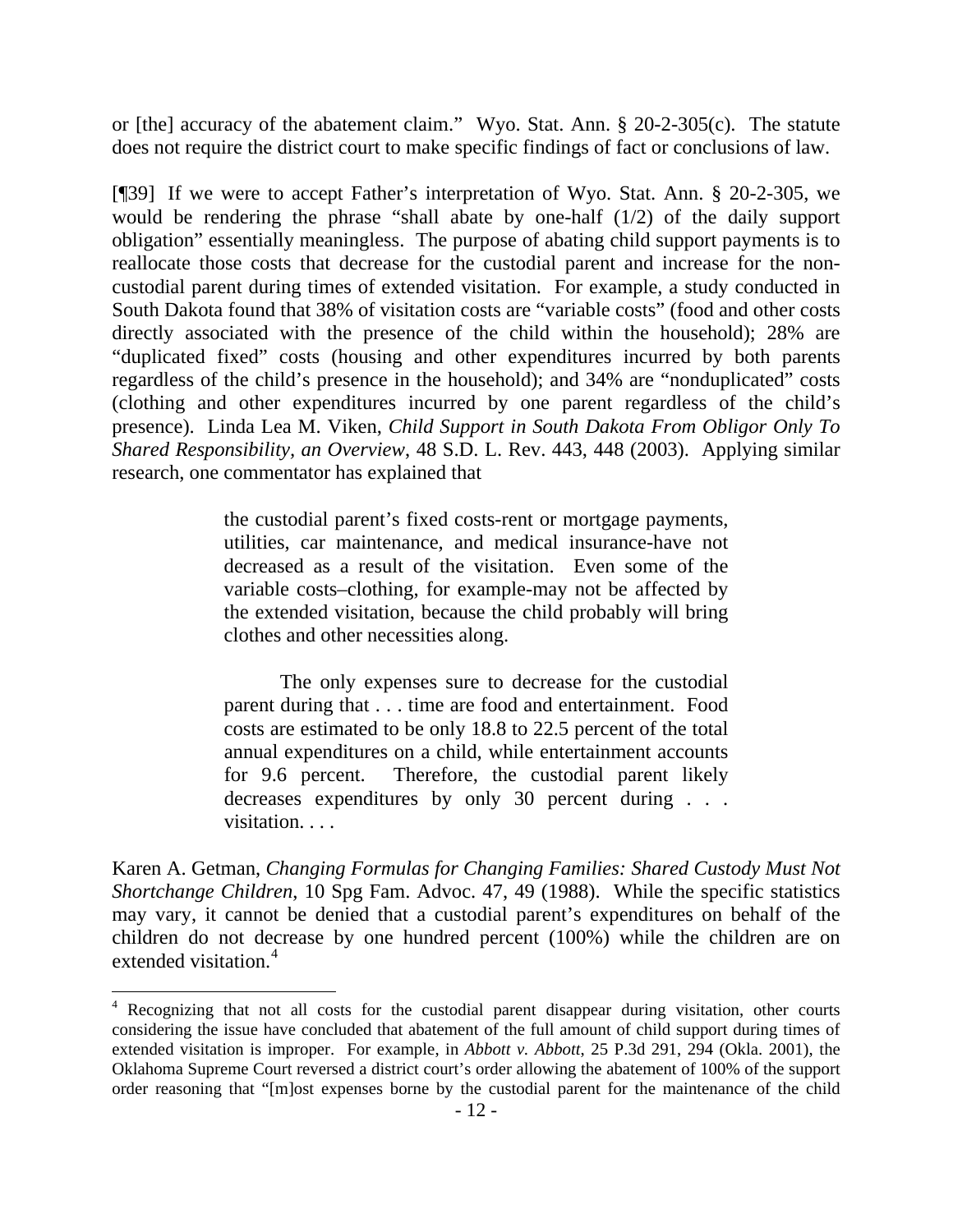[¶40] We find that the Legislature's selection of the one-half (1/2) figure was not merely a suggestion. Rather, by selecting the one-half  $(1/2)$  amount for abatement, the Legislature signaled its intent to strike a balance between the decreased costs to the custodial parent and the increased costs to the non-custodial parent while extended visitation is occurring. The statute must be read to give effect to this legislative intent.

[¶41] Based on the foregoing, we find that the proper interpretation of Wyo. Stat. Ann. §  $20-2-305(a)$  is that child support shall abate by one-half  $(1/2)$  of the daily support obligation unless otherwise ordered by the court in the original support order or a modification of that order. Under this approach, a district court retains discretion to abate support in an amount greater or lesser than one-half (1/2) of the daily support obligation depending on what is deemed appropriate within proceedings establishing or modifying a support order. If, however, a support order fails to address abatements, the default statutory provision applies and the abatement amount is one-half  $(1/2)$  of the daily support obligation. This interpretation appears to be the most logical, consistent, and harmonious reading of the statute.

[¶42] Father also argues that effect must be given to the decretal language which declares him to be the custodial parent in the summer months. He claims that the only way to give effect to this language is to permit abatement of his full support obligation or have Mother pay child support to him during that time. We find Father's argument unpersuasive. Mother relocated to Casper prior to entry of the divorce decree. The district court was aware of Mother's relocation when it determined the custodial arrangements for the children. Based on the custodial arrangements, the court determined

The custodial parent's obligation to provide for the child cannot conveniently be segmented on a month to month basis. The parent must provide shelter, clothing, toys, furniture and many other items that last beyond a month, and the cost of which must be amortized over a longer period of time than reflected in a monthly child support obligation. In the instance where the visitations are of a short duration and dispersed over a period of time it would impose a penalty on the child to suspend the support payments during visitation . . . . We conclude that [the] husband's child support payment should not be suspended during the children's summer visitation with him.

(quoting *In re Marriage of Burns*, 811 P.2d 654, 657 (Ore. Ct. App. 1991) (quotation marks omitted)). *See also Bondi v. Bondi*[, 586 N.W.2d 145, 147 \(Neb. 1998\)](http://www.lexis.com/research/xlink?app=00075&view=full&searchtype=get&search=255+Neb.+322) (explaining that "[t]he fixed obligation of the custodial parent to provide the necessities of life for his children is a continuing one and does not cease during the temporary absences of the children while on visitation").

 $\overline{a}$ remain fixed and constant for that parent even though the child is visiting with the other parent." Utilizing a similar approach, the court in *Flanagan v. Flanagan,* 656 So.2d 1228, 1231 (Ala. 1995), explained: